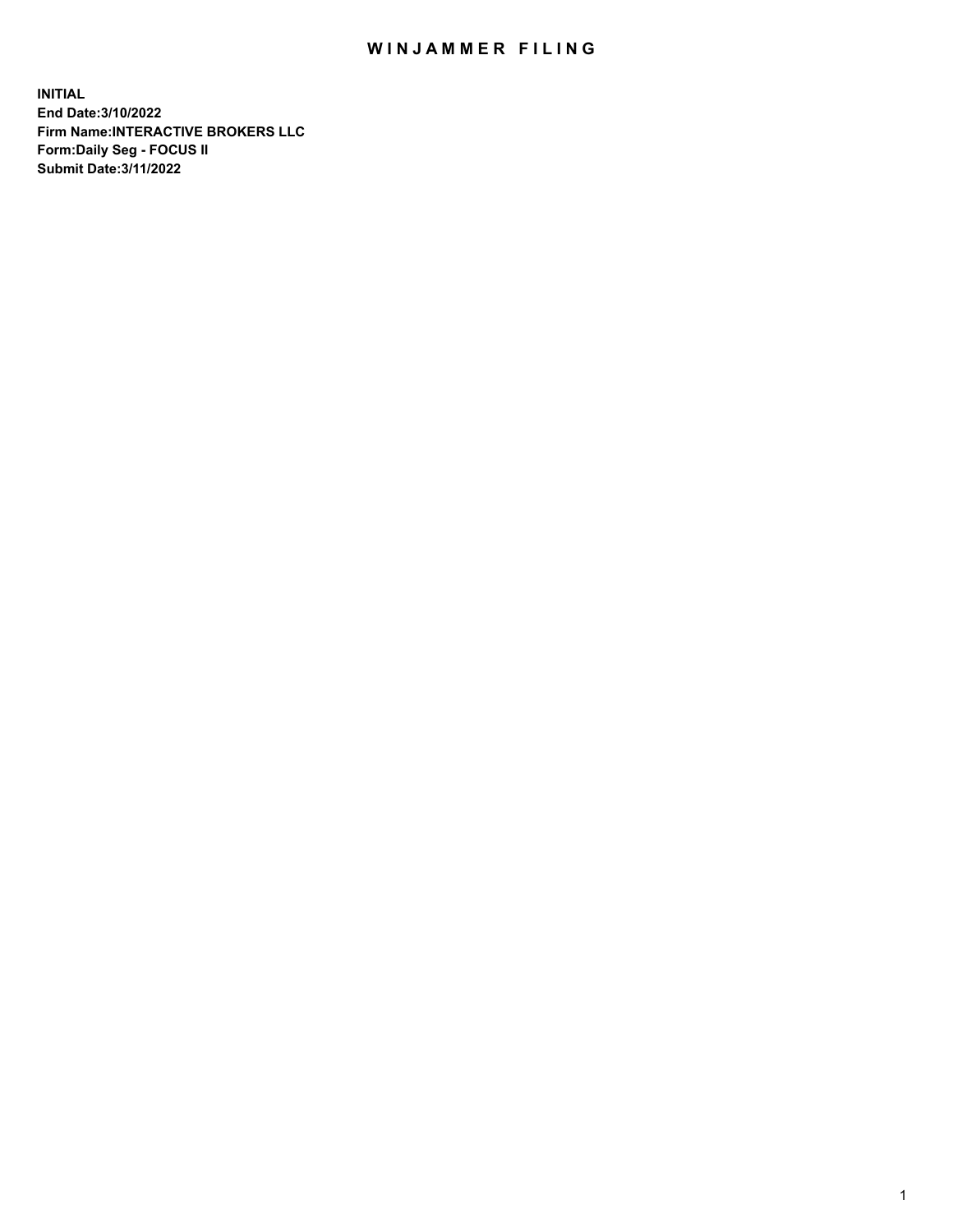**INITIAL End Date:3/10/2022 Firm Name:INTERACTIVE BROKERS LLC Form:Daily Seg - FOCUS II Submit Date:3/11/2022 Daily Segregation - Cover Page**

| Name of Company                                                                                                                                                                                                                                                                                                                | <b>INTERACTIVE BROKERS LLC</b>                                                                  |
|--------------------------------------------------------------------------------------------------------------------------------------------------------------------------------------------------------------------------------------------------------------------------------------------------------------------------------|-------------------------------------------------------------------------------------------------|
| <b>Contact Name</b>                                                                                                                                                                                                                                                                                                            | <b>James Menicucci</b>                                                                          |
| <b>Contact Phone Number</b>                                                                                                                                                                                                                                                                                                    | 203-618-8085                                                                                    |
| <b>Contact Email Address</b>                                                                                                                                                                                                                                                                                                   | jmenicucci@interactivebrokers.c<br>om                                                           |
| FCM's Customer Segregated Funds Residual Interest Target (choose one):<br>a. Minimum dollar amount: ; or<br>b. Minimum percentage of customer segregated funds required:%; or<br>c. Dollar amount range between: and; or<br>d. Percentage range of customer segregated funds required between:% and%.                          | $\overline{\mathbf{0}}$<br>$\overline{\mathbf{0}}$<br>155,000,000 245,000,000<br>0 <sub>0</sub> |
| FCM's Customer Secured Amount Funds Residual Interest Target (choose one):<br>a. Minimum dollar amount: ; or<br>b. Minimum percentage of customer secured funds required:%; or<br>c. Dollar amount range between: and; or<br>d. Percentage range of customer secured funds required between:% and%.                            | <u>0</u><br>$\overline{\mathbf{0}}$<br>80,000,000 120,000,000<br>0 <sub>0</sub>                 |
| FCM's Cleared Swaps Customer Collateral Residual Interest Target (choose one):<br>a. Minimum dollar amount: ; or<br>b. Minimum percentage of cleared swaps customer collateral required:% ; or<br>c. Dollar amount range between: and; or<br>d. Percentage range of cleared swaps customer collateral required between:% and%. | $\overline{\mathbf{0}}$<br>$\underline{\mathbf{0}}$<br>0 <sub>0</sub><br>00                     |

Attach supporting documents CH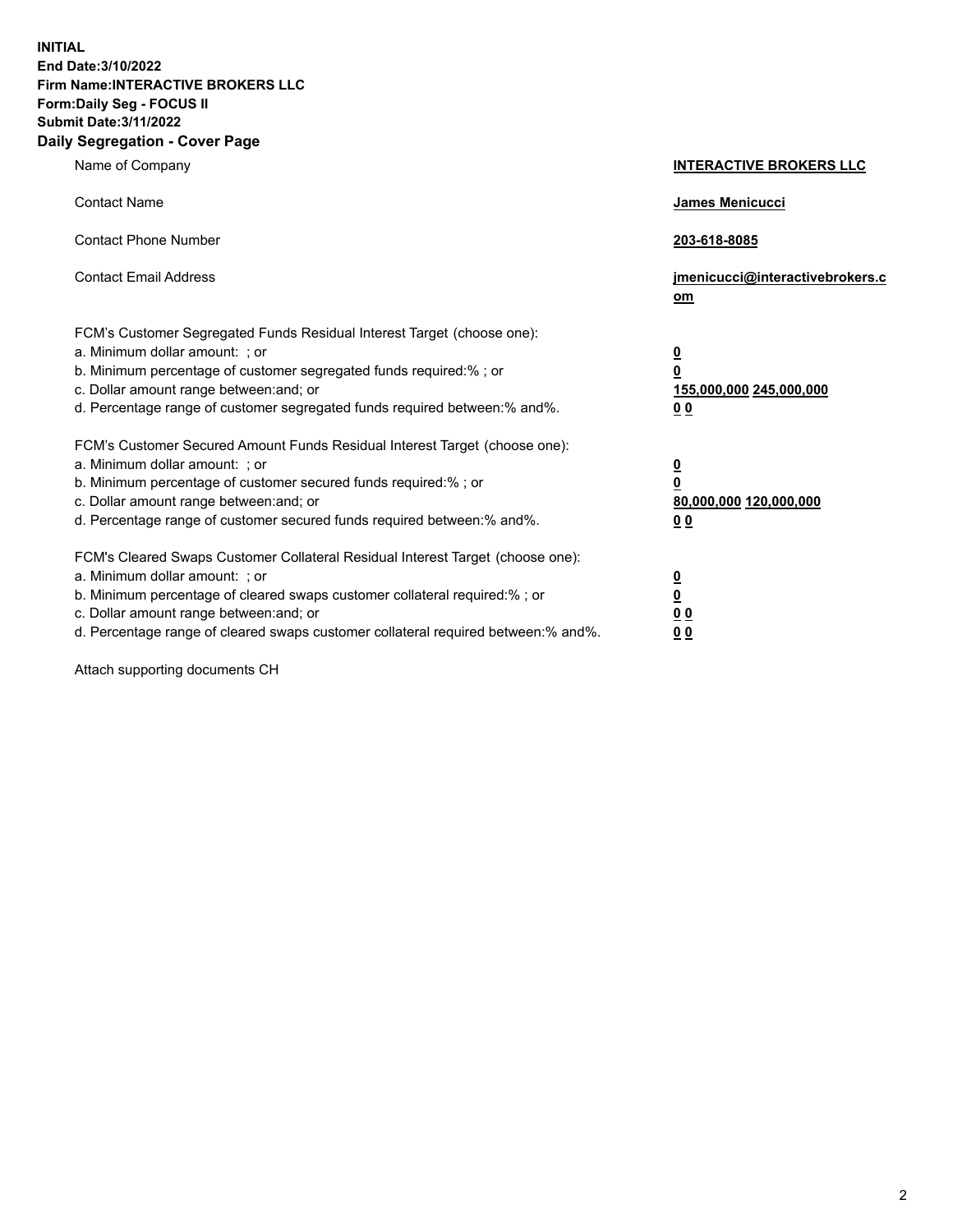**INITIAL End Date:3/10/2022 Firm Name:INTERACTIVE BROKERS LLC Form:Daily Seg - FOCUS II Submit Date:3/11/2022 Daily Segregation - Secured Amounts**

|                | Daily Jegregation - Jeculed Aniounts                                                                       |                                                       |
|----------------|------------------------------------------------------------------------------------------------------------|-------------------------------------------------------|
|                | Foreign Futures and Foreign Options Secured Amounts                                                        |                                                       |
|                | Amount required to be set aside pursuant to law, rule or regulation of a foreign                           | $0$ [7305]                                            |
|                | government or a rule of a self-regulatory organization authorized thereunder                               |                                                       |
| $\mathbf{1}$ . | Net ledger balance - Foreign Futures and Foreign Option Trading - All Customers                            |                                                       |
|                | A. Cash                                                                                                    | 522,730,710 [7315]                                    |
|                | B. Securities (at market)                                                                                  | 0 [7317]                                              |
| 2.             | Net unrealized profit (loss) in open futures contracts traded on a foreign board of trade                  | -28,936,752 [7325]                                    |
| 3.             | Exchange traded options                                                                                    |                                                       |
|                | a. Market value of open option contracts purchased on a foreign board of trade                             | <b>94,763</b> [7335]                                  |
|                | b. Market value of open contracts granted (sold) on a foreign board of trade                               | $-18,617$ [7337]                                      |
| 4.             | Net equity (deficit) (add lines 1. 2. and 3.)                                                              | 493,870,104 [7345]                                    |
| 5.             | Account liquidating to a deficit and account with a debit balances - gross amount                          | 15,834 [7351]                                         |
|                | Less: amount offset by customer owned securities                                                           | 0 [7352] 15,834 [7354]                                |
| 6.             | Amount required to be set aside as the secured amount - Net Liquidating Equity                             | 493,885,938 [7355]                                    |
|                | Method (add lines 4 and 5)                                                                                 |                                                       |
| 7.             | Greater of amount required to be set aside pursuant to foreign jurisdiction (above) or line                | 493,885,938 [7360]                                    |
|                | 6.                                                                                                         |                                                       |
|                | FUNDS DEPOSITED IN SEPARATE REGULATION 30.7 ACCOUNTS                                                       |                                                       |
| 1.             | Cash in banks                                                                                              |                                                       |
|                | A. Banks located in the United States                                                                      | 26,996,679 [7500]                                     |
|                | B. Other banks qualified under Regulation 30.7                                                             | 0 [7520] 26,996,679 [7530]                            |
| 2.             | Securities                                                                                                 |                                                       |
|                | A. In safekeeping with banks located in the United States                                                  | 482,154,600 [7540]                                    |
|                | B. In safekeeping with other banks qualified under Regulation 30.7                                         | 0 [7560] 482,154,600 [7570]                           |
| 3.             | Equities with registered futures commission merchants                                                      |                                                       |
|                | A. Cash                                                                                                    | $0$ [7580]                                            |
|                | <b>B.</b> Securities                                                                                       | $0$ [7590]                                            |
|                | C. Unrealized gain (loss) on open futures contracts                                                        | $0$ [7600]                                            |
|                | D. Value of long option contracts                                                                          | $0$ [7610]                                            |
|                | E. Value of short option contracts                                                                         | 0 [7615] 0 [7620]                                     |
| 4.             | Amounts held by clearing organizations of foreign boards of trade                                          |                                                       |
|                | A. Cash                                                                                                    | $0$ [7640]                                            |
|                | <b>B.</b> Securities                                                                                       | $0$ [7650]                                            |
|                | C. Amount due to (from) clearing organization - daily variation                                            | $0$ [7660]                                            |
|                | D. Value of long option contracts                                                                          | $0$ [7670]                                            |
|                | E. Value of short option contracts                                                                         | 0 [7675] 0 [7680]                                     |
| 5.             | Amounts held by members of foreign boards of trade                                                         |                                                       |
|                | A. Cash                                                                                                    | 113,875,623 [7700]                                    |
|                | <b>B.</b> Securities                                                                                       | $0$ [7710]                                            |
|                | C. Unrealized gain (loss) on open futures contracts                                                        | -2,025,251 [7720]                                     |
|                | D. Value of long option contracts                                                                          | 94,763 [7730]                                         |
|                | E. Value of short option contracts                                                                         | <mark>-18,617</mark> [7735] <u>111,926,518</u> [7740] |
| 6.             | Amounts with other depositories designated by a foreign board of trade                                     | 0 [7760]                                              |
| 7.<br>8.       | Segregated funds on hand                                                                                   | $0$ [7765]                                            |
|                | Total funds in separate section 30.7 accounts                                                              | 621,077,797 [7770]                                    |
| 9.             | Excess (deficiency) Set Aside for Secured Amount (subtract line 7 Secured Statement<br>Page 1 from Line 8) | 127,191,859 [7380]                                    |
| 10.            | Management Target Amount for Excess funds in separate section 30.7 accounts                                | 80,000,000 [7780]                                     |
| 11.            | Excess (deficiency) funds in separate 30.7 accounts over (under) Management Target                         | 47,191,859 [7785]                                     |
|                |                                                                                                            |                                                       |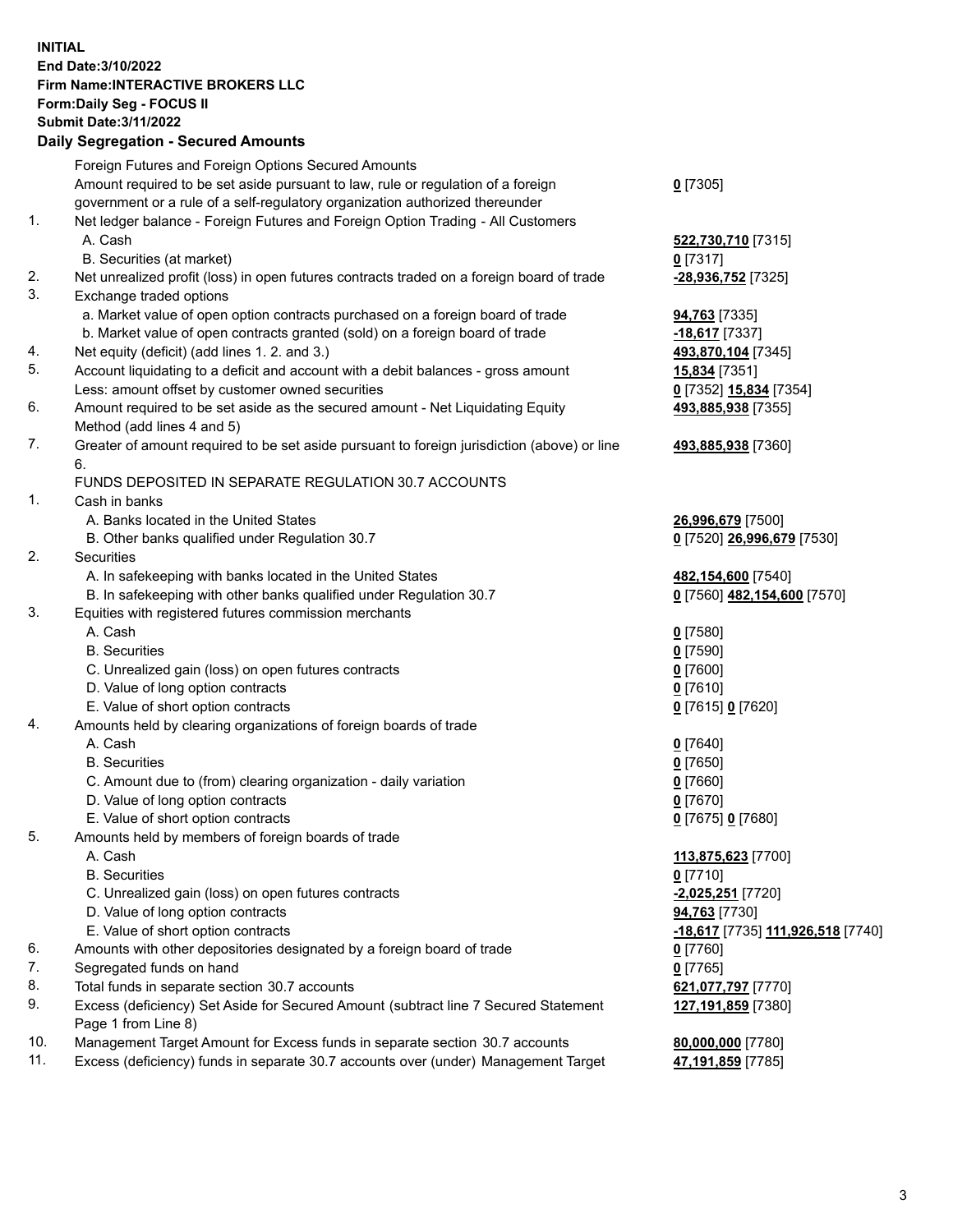**INITIAL End Date:3/10/2022 Firm Name:INTERACTIVE BROKERS LLC Form:Daily Seg - FOCUS II Submit Date:3/11/2022 Daily Segregation - Segregation Statement** SEGREGATION REQUIREMENTS(Section 4d(2) of the CEAct) 1. Net ledger balance A. Cash **8,249,038,168** [7010] B. Securities (at market) **0** [7020] 2. Net unrealized profit (loss) in open futures contracts traded on a contract market **207,481,892** [7030] 3. Exchange traded options A. Add market value of open option contracts purchased on a contract market **916,341,760** [7032] B. Deduct market value of open option contracts granted (sold) on a contract market **-818,382,774** [7033] 4. Net equity (deficit) (add lines 1, 2 and 3) **8,554,479,046** [7040] 5. Accounts liquidating to a deficit and accounts with debit balances - gross amount **1,096,865** [7045] Less: amount offset by customer securities **0** [7047] **1,096,865** [7050] 6. Amount required to be segregated (add lines 4 and 5) **8,555,575,911** [7060] FUNDS IN SEGREGATED ACCOUNTS 7. Deposited in segregated funds bank accounts A. Cash **923,254,561** [7070] B. Securities representing investments of customers' funds (at market) **5,463,561,260** [7080] C. Securities held for particular customers or option customers in lieu of cash (at market) **0** [7090] 8. Margins on deposit with derivatives clearing organizations of contract markets A. Cash **1,372,068,632** [7100] B. Securities representing investments of customers' funds (at market) **925,496,095** [7110] C. Securities held for particular customers or option customers in lieu of cash (at market) **0** [7120] 9. Net settlement from (to) derivatives clearing organizations of contract markets **-925,796** [7130] 10. Exchange traded options A. Value of open long option contracts **916,341,760** [7132] B. Value of open short option contracts **-818,382,774** [7133] 11. Net equities with other FCMs A. Net liquidating equity **0** [7140] B. Securities representing investments of customers' funds (at market) **0** [7160] C. Securities held for particular customers or option customers in lieu of cash (at market) **0** [7170] 12. Segregated funds on hand **0** [7150] 13. Total amount in segregation (add lines 7 through 12) **8,781,413,738** [7180] 14. Excess (deficiency) funds in segregation (subtract line 6 from line 13) **225,837,827** [7190] 15. Management Target Amount for Excess funds in segregation **155,000,000** [7194]

16. Excess (deficiency) funds in segregation over (under) Management Target Amount Excess

**70,837,827** [7198]